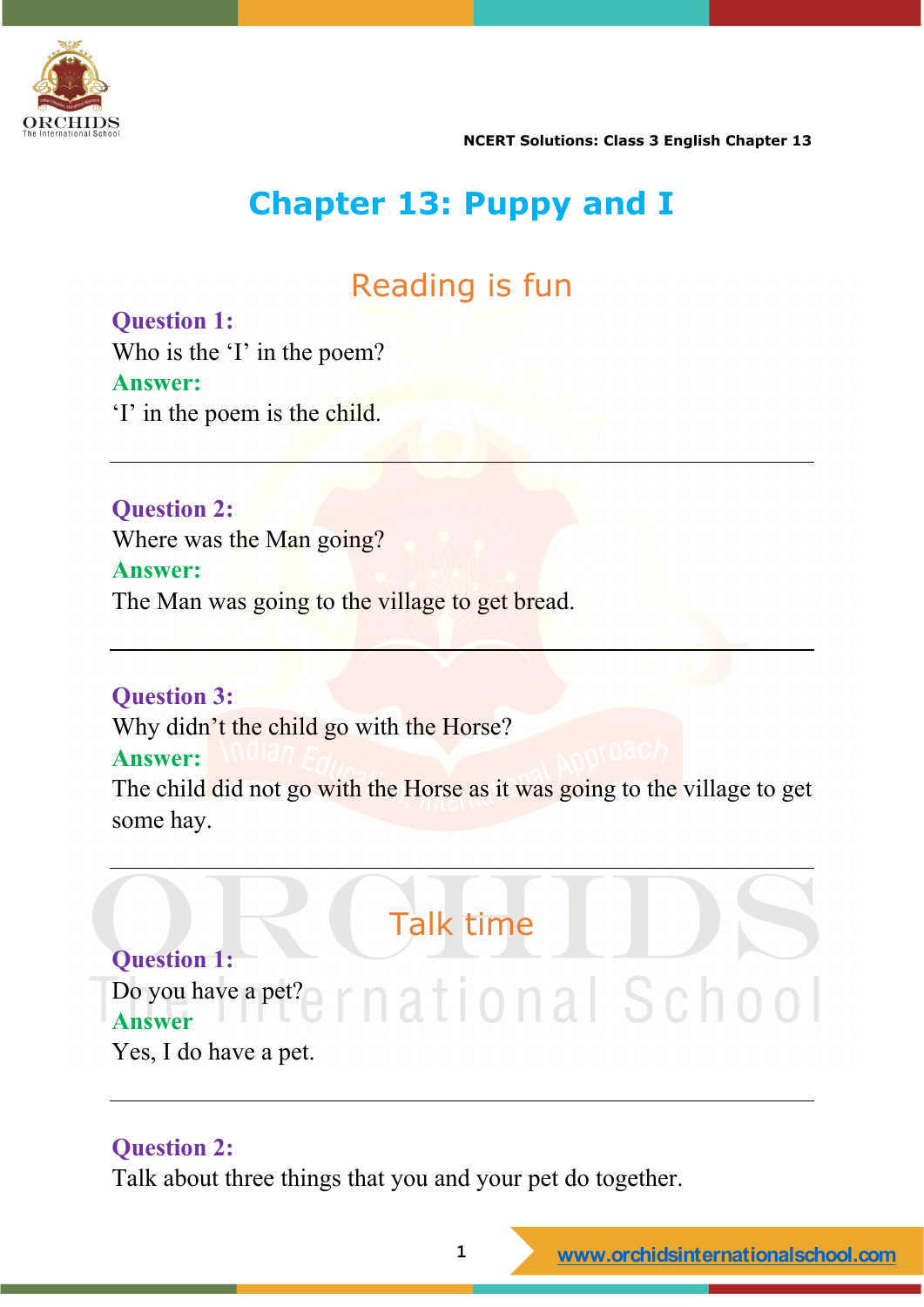

#### **Answer:**

I go for an evening walk with my pet. Every Sunday, I play with my pet in the garden. I sit and watch television with my pet. (Note: You can write an answer of your choice.)

#### **Question 3:**

How do you look after your pet? Tell the class first in your own language, and then in English.

#### **Answer:**

I feed my pet when she is hungry. I take her for walks. I play with her. I arrange her toys if they are scattered all around.

(Note: You can write an answer of your choice.)

# Let's draw

#### **Question 1:**

Look at the dogs in the picture and write about them. You might begin: *I am a little brown dog.*   $My$  name is

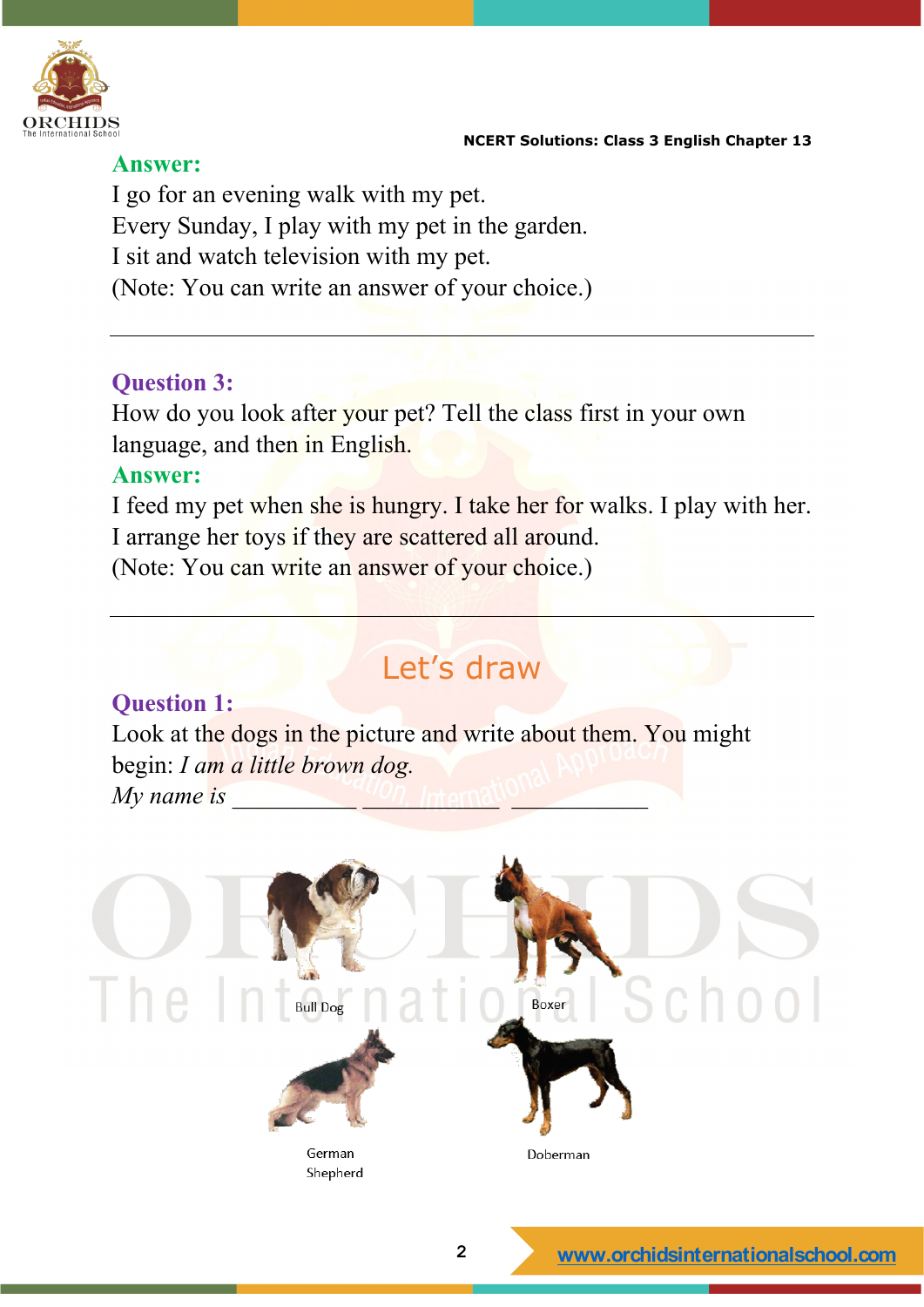

#### **Answer:**

I am a little brown dog. My name is Jimmy. I am a Bull Dog, short cute with a large head and a flat nose.

I am a large brown coloured dog. My name is Bobby. I am a Boxer. I am primarily a large dog with a flat nose and a short tail.

I am a large brown and black dog. My name is Jerry. I am a German Shepherd. I am hairy and usually trained for guarding property and catching theives.

I am a black coloured dog. My name is Max. I am a Doberman with a sleek black shiny body. I can run at a great speed.

# **Question 2:** Join the dots and colour and name your dog. (Note: Students should attempt the above question on their own.)

# Let's write

#### **Question 1:**

Match the animals with their sounds.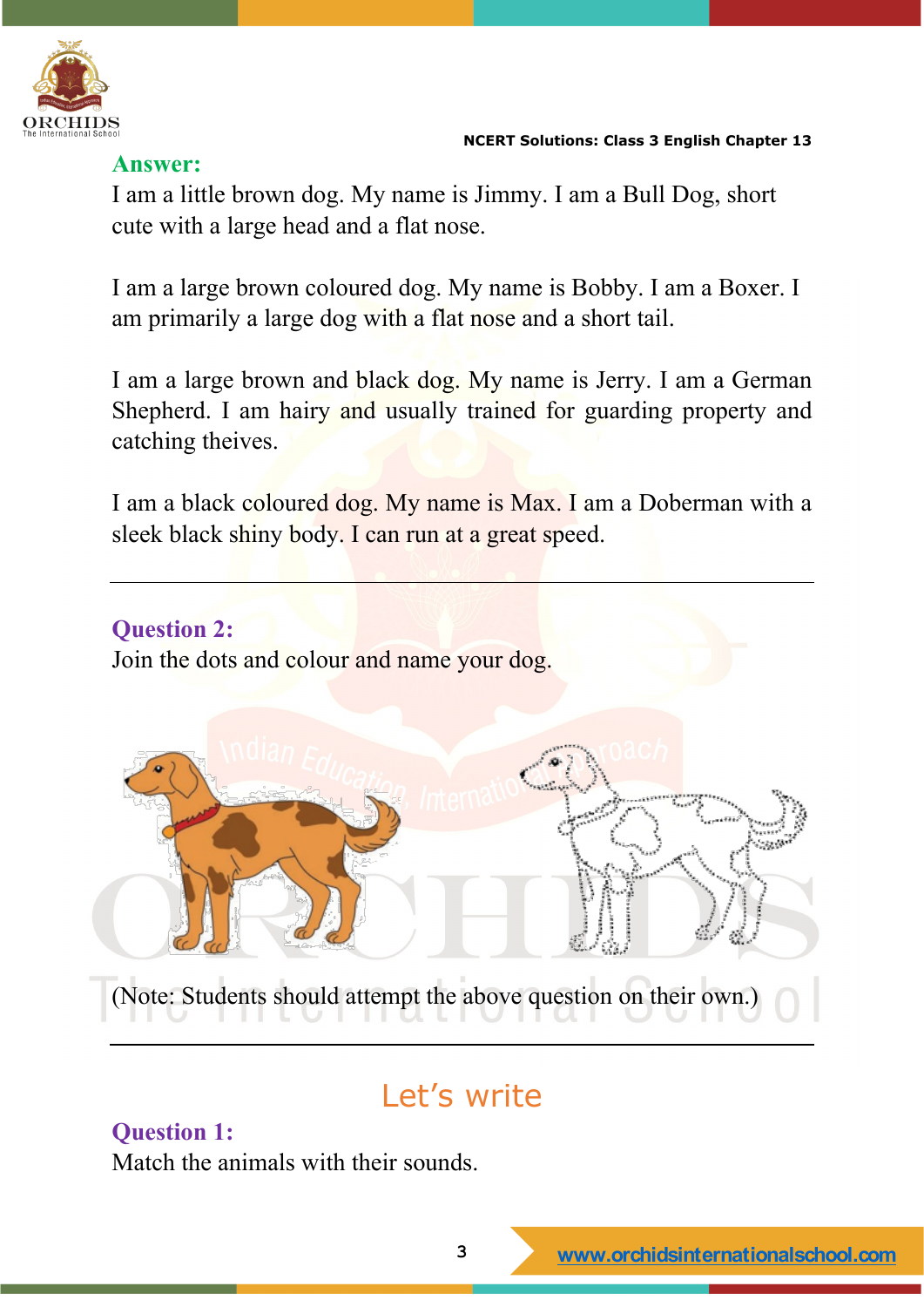

| $\mathbf{A}$   | B             |
|----------------|---------------|
| a horse        | trumpets      |
| a dog          | bleats        |
| a sheep        | neighs        |
| a cat          | roars         |
| an elephant    | moos          |
| a tiger        | <b>barks</b>  |
| a cow          | mews          |
|                |               |
| <b>Answer:</b> |               |
| $\bf A$        | $\, {\bf B}$  |
| a horse        | trumpets      |
| a dog          | <b>bleats</b> |
| a sheep        | neighs        |
| a cat          | roars         |
| an elephant    | moos          |
| a tiger        | barks         |
| a cow          | mews          |
|                |               |

### **Question 1:**

List these animals under **Domestic Animals** and **Wild Animals.**

|                                                | jackal   | fox  | tiger    | $\log$ | cow     |  |
|------------------------------------------------|----------|------|----------|--------|---------|--|
|                                                | elephant | bear | sheep    | goat   | buffalo |  |
| <b>Answer:</b>                                 |          |      |          |        |         |  |
| <b>Domestic Animals</b><br><b>Wild Animals</b> |          |      |          |        |         |  |
| dog                                            |          |      | elephant |        |         |  |
| sheep                                          |          |      | bear     |        |         |  |
| goat                                           |          |      | fox      |        |         |  |
| buffalo                                        |          |      | jackal   |        |         |  |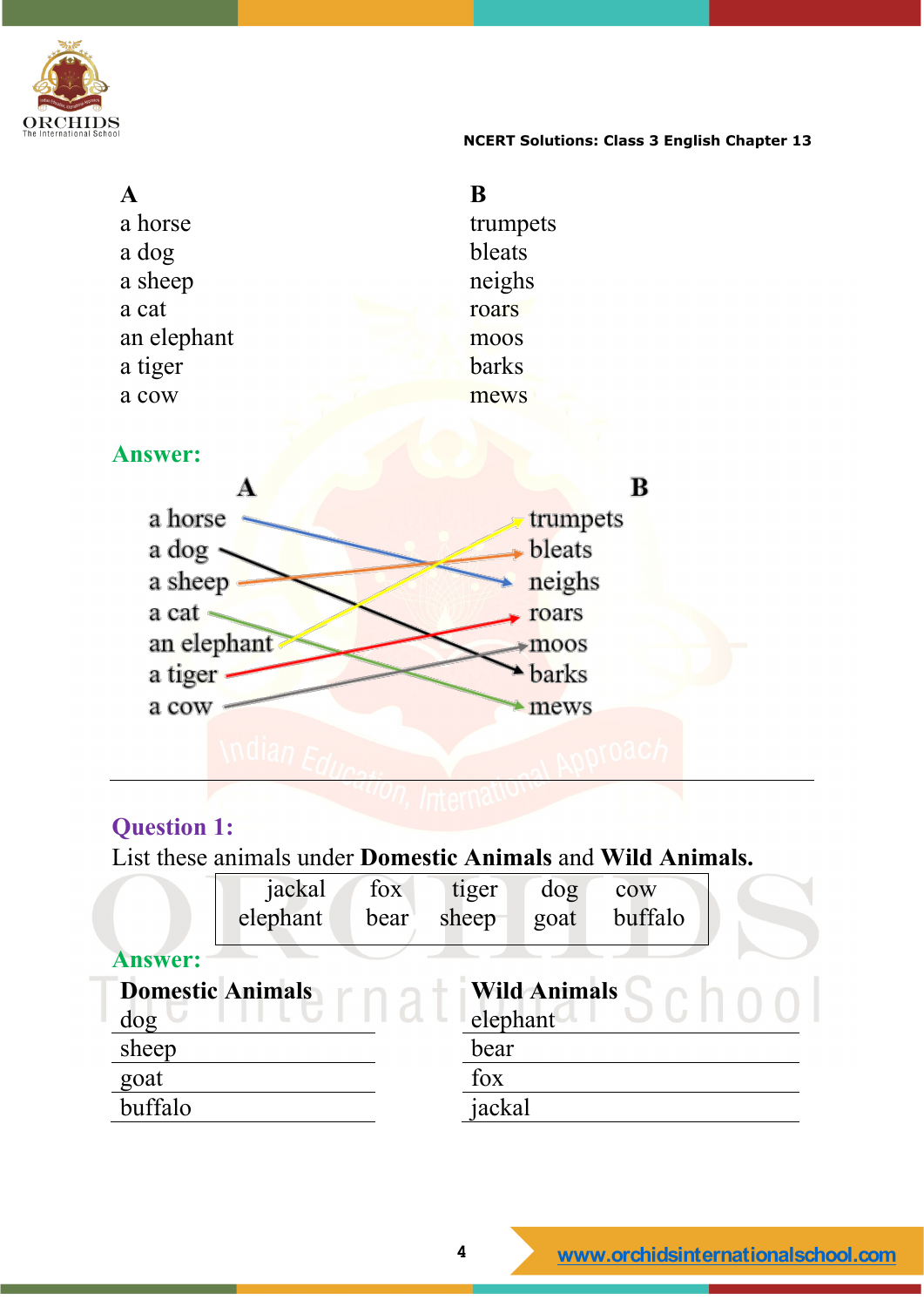

#### **Question 2:**

Fill in the blanks with rhyming words.

| Hill           |                    |                                                                                                                                                                                                                                                                                                                                                                                                                                                                            |
|----------------|--------------------|----------------------------------------------------------------------------------------------------------------------------------------------------------------------------------------------------------------------------------------------------------------------------------------------------------------------------------------------------------------------------------------------------------------------------------------------------------------------------|
| Hay            |                    |                                                                                                                                                                                                                                                                                                                                                                                                                                                                            |
| Fine           |                    |                                                                                                                                                                                                                                                                                                                                                                                                                                                                            |
| Get            |                    |                                                                                                                                                                                                                                                                                                                                                                                                                                                                            |
| Going          |                    |                                                                                                                                                                                                                                                                                                                                                                                                                                                                            |
| Hare           |                    |                                                                                                                                                                                                                                                                                                                                                                                                                                                                            |
| <b>Answer:</b> |                    |                                                                                                                                                                                                                                                                                                                                                                                                                                                                            |
| Hill           | Mill               | <b>Till</b>                                                                                                                                                                                                                                                                                                                                                                                                                                                                |
| Hay            | Say                | Day                                                                                                                                                                                                                                                                                                                                                                                                                                                                        |
| Fine           | Mine               | Dine                                                                                                                                                                                                                                                                                                                                                                                                                                                                       |
| Get            | Set                | <b>Bet</b>                                                                                                                                                                                                                                                                                                                                                                                                                                                                 |
| Going          | Doing              | <b>Bowing</b>                                                                                                                                                                                                                                                                                                                                                                                                                                                              |
| Hare           | Air                | Bare                                                                                                                                                                                                                                                                                                                                                                                                                                                                       |
|                |                    |                                                                                                                                                                                                                                                                                                                                                                                                                                                                            |
|                |                    | Bruno                                                                                                                                                                                                                                                                                                                                                                                                                                                                      |
| Question 1:    |                    |                                                                                                                                                                                                                                                                                                                                                                                                                                                                            |
|                |                    |                                                                                                                                                                                                                                                                                                                                                                                                                                                                            |
|                |                    | Choose the right words. $\bigcap_{\mathcal{A}} \bigcap_{\mathcal{A}} \bigcap_{\mathcal{A}} \bigcap_{\mathcal{A}} \bigcap_{\mathcal{A}} \bigcap_{\mathcal{A}} \bigcap_{\mathcal{A}} \bigcap_{\mathcal{A}} \bigcap_{\mathcal{A}} \bigcap_{\mathcal{A}} \bigcap_{\mathcal{A}} \bigcap_{\mathcal{A}} \bigcap_{\mathcal{A}} \bigcap_{\mathcal{A}} \bigcap_{\mathcal{A}} \bigcap_{\mathcal{A}} \bigcap_{\mathcal{A}} \bigcap_{\mathcal{A}} \bigcap_{\mathcal{A}} \bigcap_{\math$ |
|                |                    | 2. He breaks his _____________. (dish/fish)                                                                                                                                                                                                                                                                                                                                                                                                                                |
|                | 3. Daddy gives him | $.$ (water/milk)                                                                                                                                                                                                                                                                                                                                                                                                                                                           |